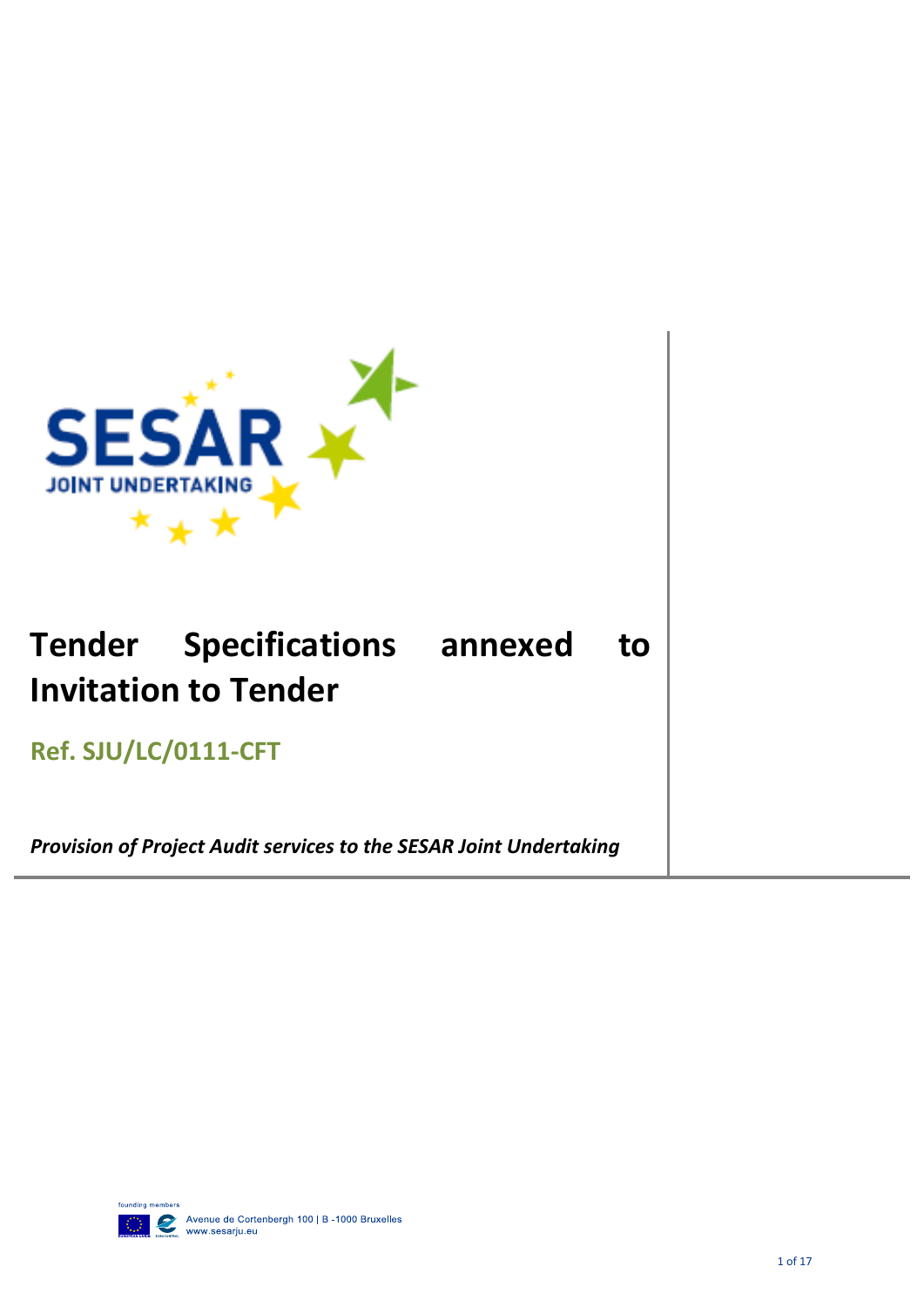# **TABLE OF CONTENTS**

| $\mathbf{1}$   |                                                         |
|----------------|---------------------------------------------------------|
| 1.1            |                                                         |
| 1.2            |                                                         |
| 1.3            |                                                         |
| 1.4            |                                                         |
| 1.5            |                                                         |
| $\overline{2}$ |                                                         |
| 2.1            |                                                         |
| 2.2            |                                                         |
| 2.3            |                                                         |
| 2.4            |                                                         |
| 2.5            |                                                         |
| 2.6            |                                                         |
| 2.7            |                                                         |
| 2.8            |                                                         |
| 2.9            |                                                         |
| 3              |                                                         |
| 3.1            |                                                         |
| 3.2            |                                                         |
| 3.3            |                                                         |
| 3.4            |                                                         |
| 4              | ASSESSMENT OF THE TENDERS AND AWARD OF THE CONTRACT  12 |
| 4.1            |                                                         |
| 4.2            |                                                         |
| 4.3            |                                                         |
| 4.4            |                                                         |
| 5              |                                                         |

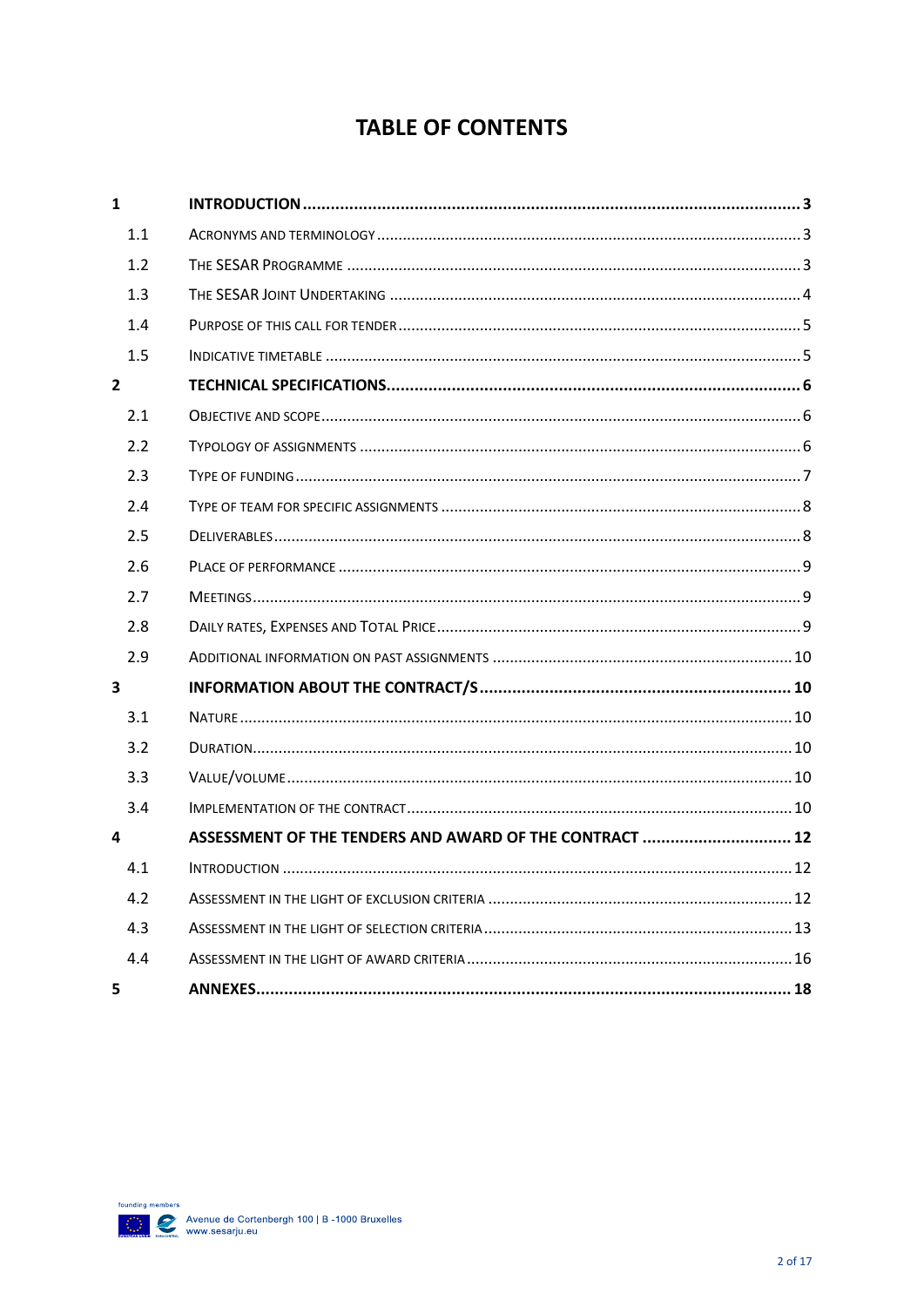# <span id="page-2-0"></span>**1 INTRODUCTION**

## <span id="page-2-1"></span>**1.1 Acronyms and terminology**

| <b>ATM</b>             | Air Traffic Management                                                                                                                                |
|------------------------|-------------------------------------------------------------------------------------------------------------------------------------------------------|
| <b>ATM Master Plan</b> | ATM Master Plan available at https://www.atmmasterplan.eu/                                                                                            |
| <b>CBF</b>             | Cost Breakdown Form                                                                                                                                   |
| <b>EUROCONTROL</b>     | European Organisation for the Safety of Air Navigation                                                                                                |
| FP7                    | Seventh Framework Programme of the European Community for research and<br>technological development including demonstration activities                |
| <b>IFAC</b>            | International Federation of Accountants                                                                                                               |
| <b>MA</b>              | Membership Agreement                                                                                                                                  |
| <b>MFA</b>             | Multilateral Framework Agreement                                                                                                                      |
| <b>PPP</b>             | <b>Public Private Partnership</b>                                                                                                                     |
| <b>SESAR</b>           | Single European Sky ATM Research Programme                                                                                                            |
| <b>SJU</b>             | SESAR Joint Undertaking (European Union body created under Council Regulation<br>(EC) No 219/2007 as amended by Council Regulation (EC) No 1361/2008) |
| <b>TEN-T</b>           | The Trans-European Transport Networks                                                                                                                 |

### <span id="page-2-2"></span>**1.2 The SESAR Programme**

The Single European Sky Air Traffic Management Research and Development ("SESAR") Programme aims to modernise the air traffic management ("ATM") in Europe and represents the technological pillar of the Single European Sky.

The SESAR Programme comprises three interrelated, continuous and evolving collaborative processes: (1) the definition of the content and priorities, (2) the development of new technological systems, components and operational procedures of the SESAR concept and (3) the deployment plans of the next generation of ATM systems contributing to the achievement of the Single European Sky performance targets.

The definition process delivered the first edition of the European ATM Master plan ("ATM Master Plan"). The European ATM Master Plan 2012 is governing the different activities performed in the contest of the overall SESAR Programme.

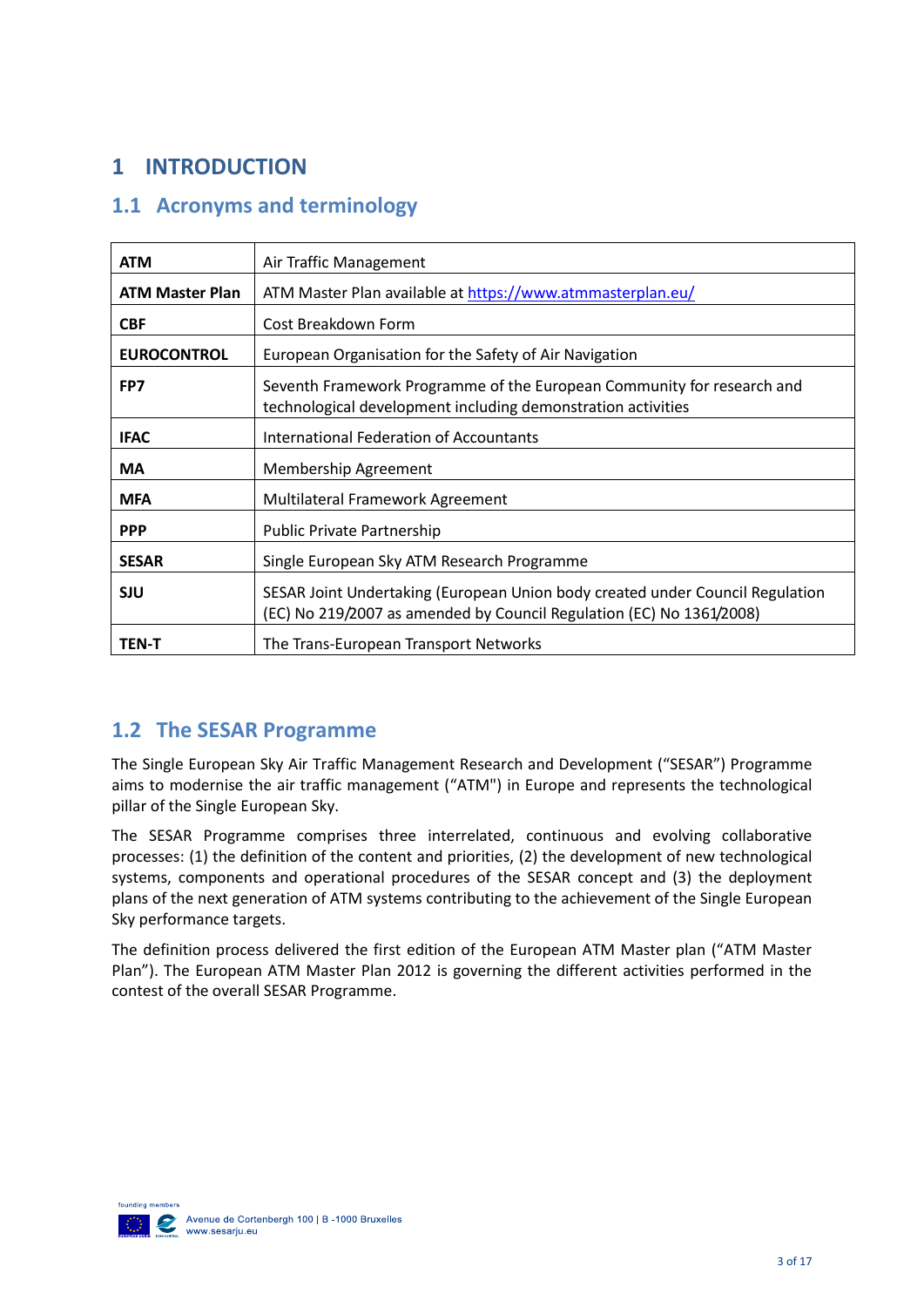## <span id="page-3-0"></span>**1.3 The SESAR Joint Undertaking**

### **1.3.1 Purpose of the SESAR Joint Undertaking**

The purpose of the SESAR Joint Undertaking ("SJU") created under Article 187 of the Treaty on the Functioning of the European Union, is to ensure the modernisation of the European air traffic management system through the coordination and concentration of all relevant research and development efforts.

The SJU was set up by Regulation (EC) No 219/20073 of 27 February 2007, for the purpose of managing the activities of the development process of the SESAR Programme under the European Union's 2007-2013 financial perspectives.

### **1.3.2 Objectives and Scope of the SESAR Joint Undertaking**

The SJU is responsible for the implementation of the European ATM Master Plan and for carrying out specific activities aimed at the development of a new generation of air traffic management system capable of ensuring the safety and fluidity of air transport. Further information on the activities of the SJU is available at [www.sesarju.eu.](http://www.sesarju.eu/)

The SJU work programme, covered by the European Union's 2007-2013 financial perspectives, addresses all elements of Step 1 and approximately 80% of Step 2 of the ATM Master Plan. The related activities should be completed by 2016 while the remaining activities of Step 2 and those related to Step 3 should start in 2014 under the Union's 2014-2020 financial framework Contractual rules governing the SESAR Programme

The relationship between each SJU Member, other than the Founding Members - the European Union and Eurocontrol - and the SJU is governed by 15 respective Membership Agreements ("MAs"), which define in particular:

- the bilateral relationship that each Member has with the SJU, and
- the terms and value of the contribution of the concerned Member to the SJU.

Furthermore, a Multilateral Framework Agreement ("MFA") has been concluded between the Members and the SJU. The MFA defines the rules, rights, obligations as well as technical and financial details relating to the Members' participation in the SESAR Programme. The MFA also defines the technical description of the work to be carried out by each Member, the description of the programme management structure, the payment modalities, provisions on audits, provisions on risk management and mitigation measures, etc.

Although tailored to the specific needs of the SESAR Programme and PPP structure of the SJU, the provisions developed in the MAs and the MFA are in line with the broad principles of FP7*.* Neither the MAs nor the MFA are public documents, nevertheless in order to ensure fair competition and transparency in answering to this call for tenders, the relevant extracts from the MFA are attached hereto as Annex IV. In addition, tenderers can refer to the principles underpinning the establishment of the partnership contained in the following document "Principles governing the accession and participation of the Members of the SESAR Joint Undertaking" available on the SJU public website at [http://www.sesarju.eu/sites/default/files/documents/adb/2008/13\\_2008\\_Accession\\_policy.pdf.](http://www.sesarju.eu/sites/default/files/documents/adb/2008/13_2008_Accession_policy.pdf)

In addition, the SESAR Joint Undertaking has produced - for internal use of the Programme - a specific SESAR Programme Management Plan ("SESAR PMP"), which describes the framework to execute the SESAR Programme Development & Innovation. This document is not a public document. However, in order to ensure fair competition and transparency in answering to this call for tenders, this document can be made available upon request at the following e-mail address: [procurement@sesarju.eu.](mailto:procurement@sesarju.eu)

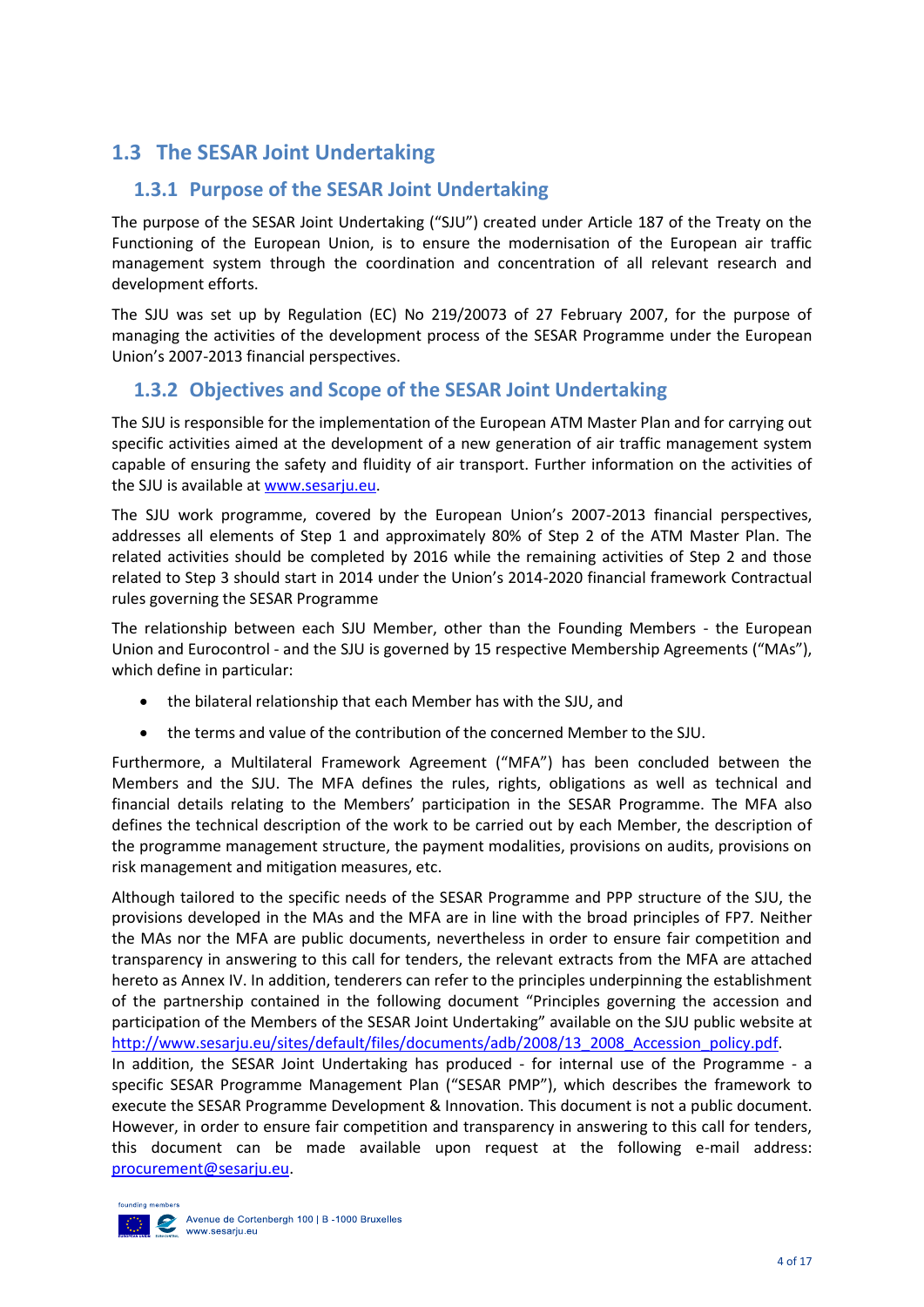## <span id="page-4-0"></span>**1.4 Purpose of this call for tender**

In order to ensure the adequate management of its activities and deal with the complexity of the SESAR Programme without increasing rigidity in its organisation and cost structure, the SJU considers key to avail itself with the support of external providers in the field of project audit.

For this purpose, the SJU is launching an open call for tenders with a view to draw multiple framework service contract(s) in cascade with various economic operators for the provision of Project Audit services.

Upon the condition of having received enough compliant tenders, the SJU may decide to sign up to three contracts, so as to enable the cascade system as far as possible (see section 3 below for further information on implementation of the contract).

This document constitutes the tender specifications accompanying the SJU's Invitation to tender. It sets out the purpose and the scope of the call for tenders, describes the types of services that will be covered under the Framework Service Contract(s) and may be requested (as detailed in Section 2 below) and the evaluation procedure on the basis of the exclusion, selection and award criteria (as detailed in Section 4 below).

### <span id="page-4-1"></span>**1.5 Indicative timetable**

| <b>Milestone</b>                                                                   | Indicative date                                                                     |
|------------------------------------------------------------------------------------|-------------------------------------------------------------------------------------|
| Dispatch of the contract notice to the Official Journal<br>of the EU               | 22 September 2014                                                                   |
| Deadline for<br>additional<br>requesting<br>information/clarification from the SJU | No later than 10 calendar days before the<br>closing date for submission of tenders |
| Last date on which clarifications are issued by SJU                                | No later than 6 calendar days before the<br>closing date for submission of tenders  |
| Deadline for reception of tenders at SJU's premises                                | 04 November 2014                                                                    |
| Notification of award                                                              | <b>End of November 2014</b>                                                         |
| Contract signature                                                                 | December 2014                                                                       |

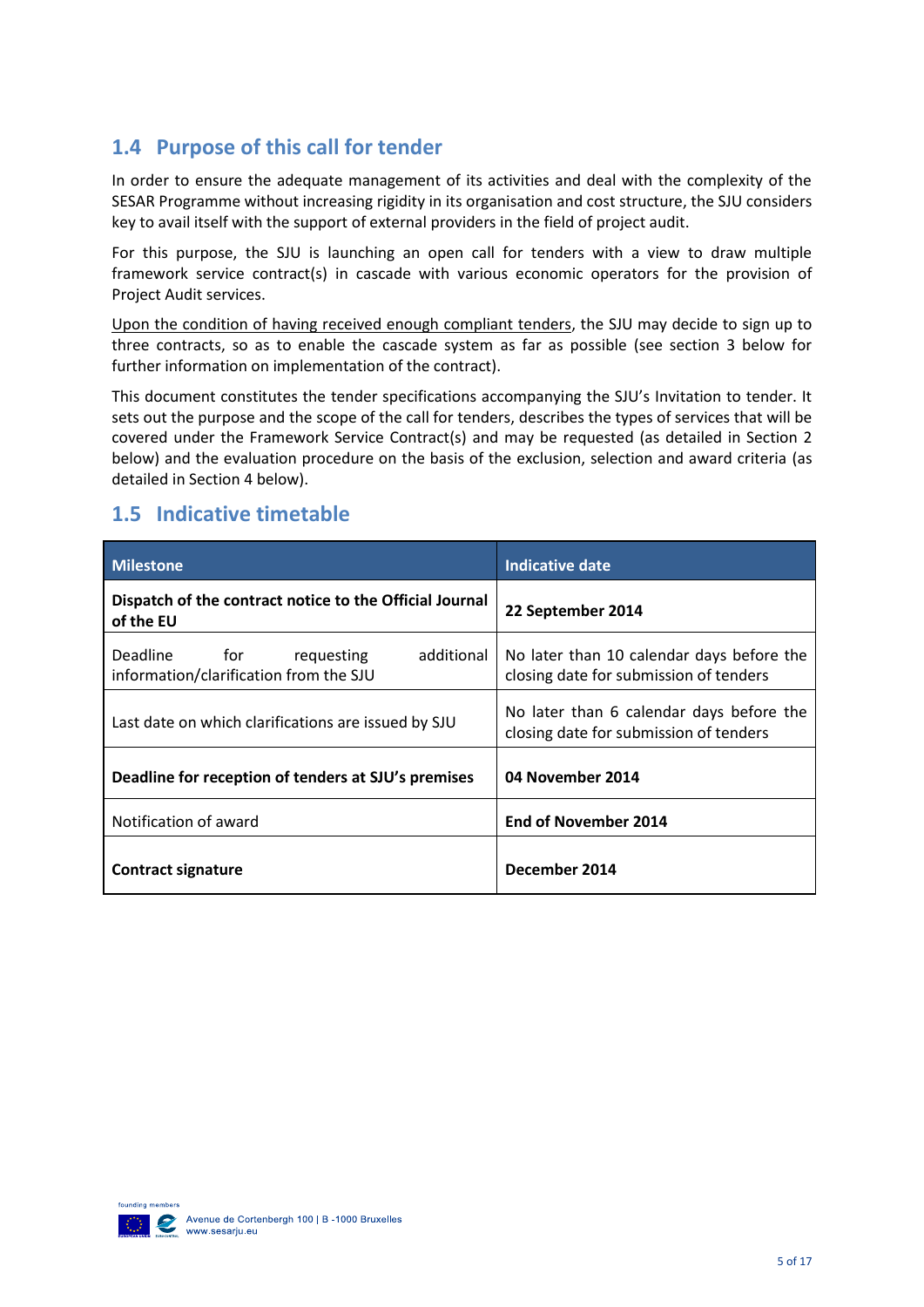# <span id="page-5-0"></span>**2 TECHNICAL SPECIFICATIONS**

## <span id="page-5-1"></span>**2.1 Objective and scope**

The SJU requires external expertise to perform project audits and other assurance engagements or related services in order to assess the sound financial management – as defined in Title II Chapter 7 of the SJU Financial Rules<sup>1</sup> – of the SESAR Programme results.

To ensure an adequate implementation of the MAs/MFA, the SJU needs to assess whether the outputs delivered by its Members meet the required standards, whether remedial measures are necessary and/or effective.

Most specifically, the objectives of the audit activities may include:

- to assess the regularity and legality of transactions, including the direct financial contribution;
- to determine the sound financial management of transactions, with the support of the internal or external technical experts, with the overall objective to assess the value for money of the SJU operations;
- to identify systemic errors through the analysis and synthesis of the results obtained and to formulate recommendations to address the issues;
- to provide the SJU auditees with recommendations in order to improve the financial management, processes, procedures and practices applied to the activities related to the SJU contracts;

where necessary, to provide a sound basis for the recovery of funds.

For this purpose the SJU intends to select an entity qualified by a Member State of the European Union to perform statutory audits, performance audits and any other assurance engagements and/or related services.

## <span id="page-5-2"></span>**2.2 Typology of assignments**

On a case by case basis and when the needs arise, the SJU may require support for the performance of the following non-exhaustive list of assignments.

### **2.2.1 Agreed-upon-procedures**

This expenditure verification is an engagement to perform certain agreed procedures with regard to cost statements or Cost Breakdown Forms ("CBF") of a Member. Verification means that the auditor examines the factual information in the Member's CBF and compares it with the terms and conditions of the MAs/MFA. As this mandate does not include assurance, the auditor does not provide any audit opinion or assurance. The user department assesses for itself the factual findings reported by the auditor and draws its own conclusions from these findings. The auditors are not permitted to reduce the checks below those specified by the SJU: full coverage if less than 20 items, otherwise a sample of minimum 20, or 20% of the items, whichever is the greater; this requirement applies to the categories of costs which are: personnel, subcontracting, other direct costs.

The audit shall be carried out in line with "ISRS 4400 Engagements to perform Agreed-Upon-Procedures regarding financial information", as well as the requirements of independence from beneficiaries as stated below in section 2.4.2.

 $1$  Ref. SJU-AB-028-13-DOC-06 adopted on 12 December 2013



**.**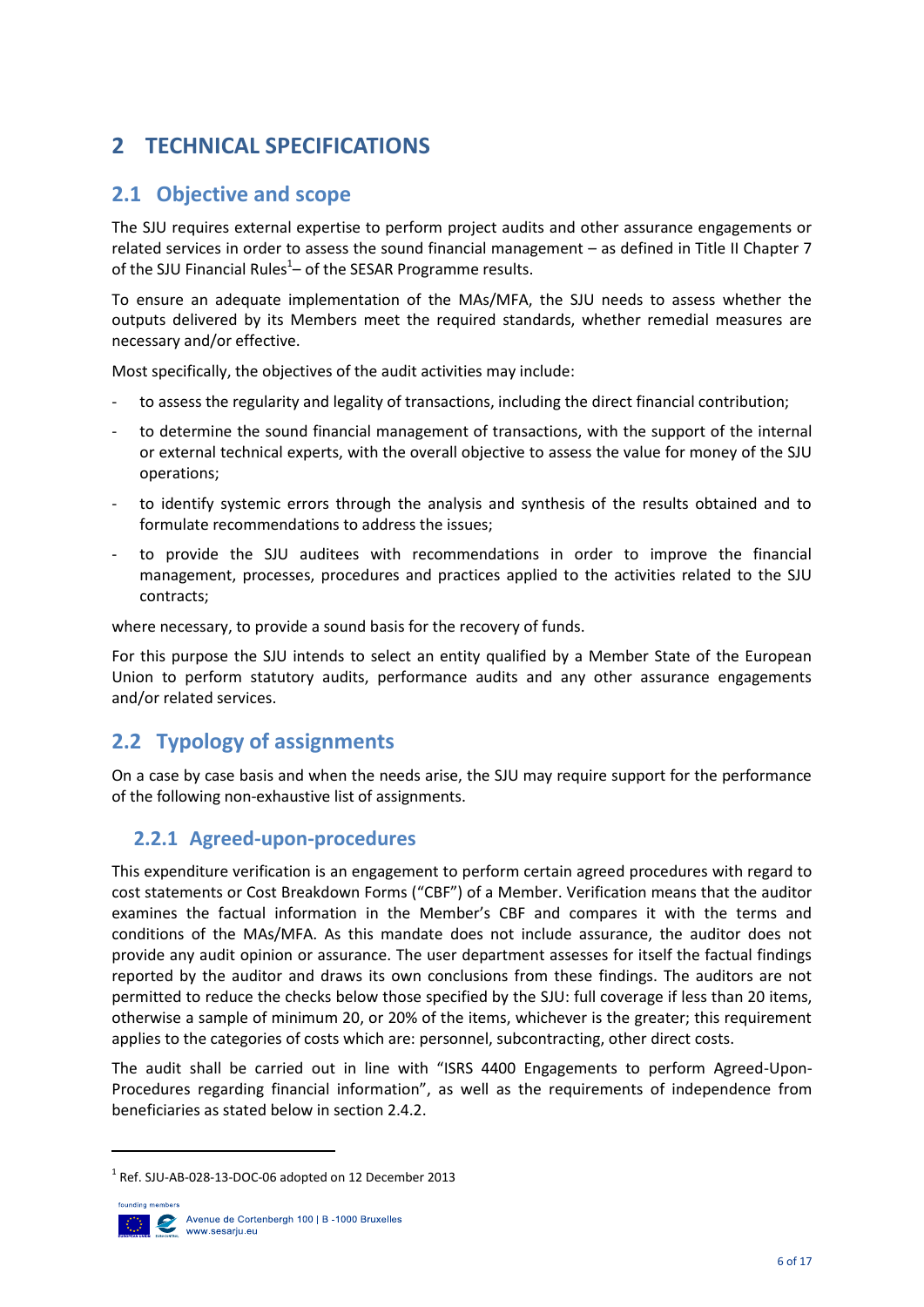It should be noted that the large majority of the SJU assignments will consist of agreed-uponprocedures.

### **2.2.2 Performance audit**

The auditor examines to what extent the audited entity has, in performing its tasks, used the funds received in accordance with the principles of economy, efficiency and effectiveness.

This type of audit shall be carried out in line with "The International Standards of Supreme Audit Institutions, ISSAI 3000 – 3100".

### **2.2.3 Systems audit**

The auditor produces an opinion based on reasonable assurance that legal requirements have been complied with and the audited system functions effectively.

This type of audit shall be carried out in line with "The International Standards of Supreme Audit Institutions, ISSAI 4000 – 4200".

### **2.2.4 Ad hoc audit**

This category of audits covers the audits that must meet very specific needs not listed above. It allows therefore some flexibility in the contract. For example, it could cover the following non exhaustive list of activities:

- Detection audit: the purpose of this audit is to confirm or reject suspected fraud.
- Ex post document inspections (after payment) of financial transactions (interim or final payment) with a view to checking the exact amounts already paid in order to establish an error rate at the level of the population;
- Ex ante assessment (before payment) of compliance of cost statements submitted by the Members;
- Follow-up audits, etc.

### **2.2.5 Financial audits**

The objective of an audit of financial statements is to provide the SJU with an audit opinion whether financial statements of a Member are prepared, in all material respects, in accordance with an applicable financial reporting framework; the level of confidence required is usually 95%. The main tasks expected to be performed in this context will be the following:

- to carry out an examination of the reliability of the financial statements
- to assess whether procedures used concerning the accounting system are reasonable and in accordance with the applicable regulations and rules, and
- to confirm that accounting records are properly kept

<span id="page-6-0"></span>This type of audit shall be carried out in line with "International Standard on Auditing 200".

## **2.3 Type of funding**

The Financial provisions within which the audit activities shall be performed are those established in the MAs, the MFA, the  $7<sup>th</sup>$  Framework Programme in Research and the TEN-T, with consideration, when required, of the Horizon 2020 rules for expenditure.

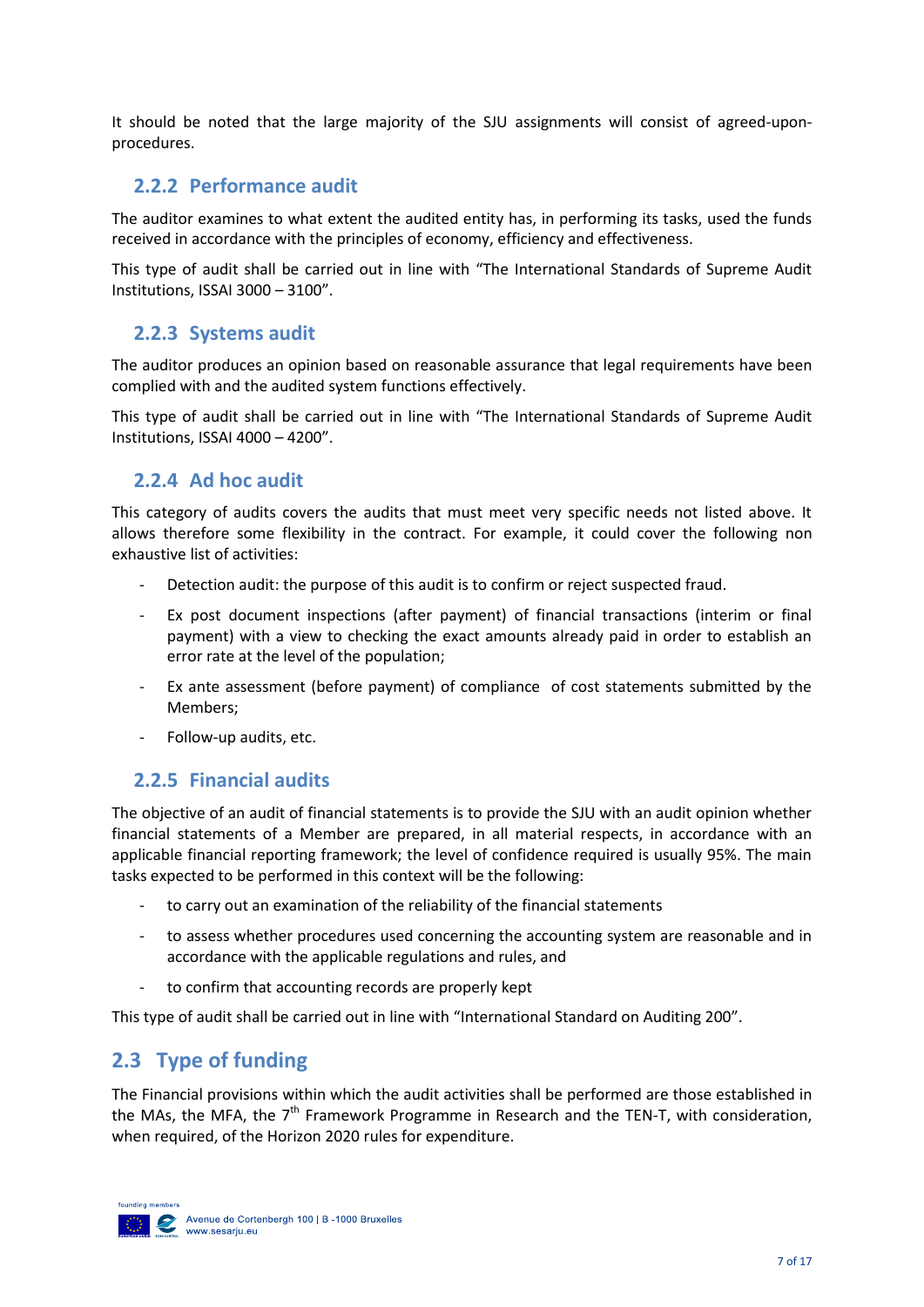## <span id="page-7-0"></span>**2.4 Type of team for specific assignments**

The tenderer shall propose a Team to ensure the adequate achievement of the tasks, while maintaining a light structure. As a minimum, the team of the future contractor shall include the following:

### **2.4.1 Audit Co-ordinator**

In order to ensure the optimum delivery of such services, the future contractor shall appoint an Audit Co-ordinator. The Audit Co-ordinator will be the permanent interface with the SJU for any task to be performed and shall manage the future Contractor's internal organisation and monitor the different tasks.

The Audit Co-ordinator shall be responsible for all administrative and financial matters, as well as the technical co-ordination and the quality control of the audit, assurance and any other services provided, compliance with the relevant international standards, if relevant, during the preparation, execution, reporting and follow up activities. The Audit Co-ordinator will be the single access point to the entire organisation. Its name, its professional background and experience and the location where the Audit Co-ordinator will be based should be mentioned in the tender.

### **2.4.2 Auditors**

The auditors shall perform their duties in accordance with:

- The Code of Ethics for Professional Accountants produced and published by the IFAC's International Ethics Standards Board for Accountants (IESBA), or
- Similar internationally recognised standards;

The Code sets out fundamental ethical principles for auditors concerning integrity, objectivity, independence, professional competence, the duty to exercise due care and diligence, confidentiality, professional behaviour and technical standards.

Although ISRS 4400 concerning engagements to perform agreed-upon procedures does not include independence as a criterion for missions based on agreed procedures, the SJU requires the auditor to be independent from the SJU Member (beneficiary of SJU cofinancing) and to comply with the independence conditions laid down in the IFAC's ethics code for professional accountants.

### <span id="page-7-1"></span>**2.5 Deliverables**

### **2.5.1 Content and format**

The Deliverables will mainly consist of one written Draft Audit Report per audit performed in English language. This Draft Report will be subject to the review of the SJU and will lead to the Final Audit Report (templates of the Reports will be provided by the SJU at the time of signature of the relevant Specific Contract or organisation of the related kick-off meeting).

The report should describe the purpose, the procedures used and the factual findings in sufficient detail to enable the audited entity and the user department to understand the nature and extent of the procedures performed by the auditor and the factual findings by the auditor and any comments by the audited entity.

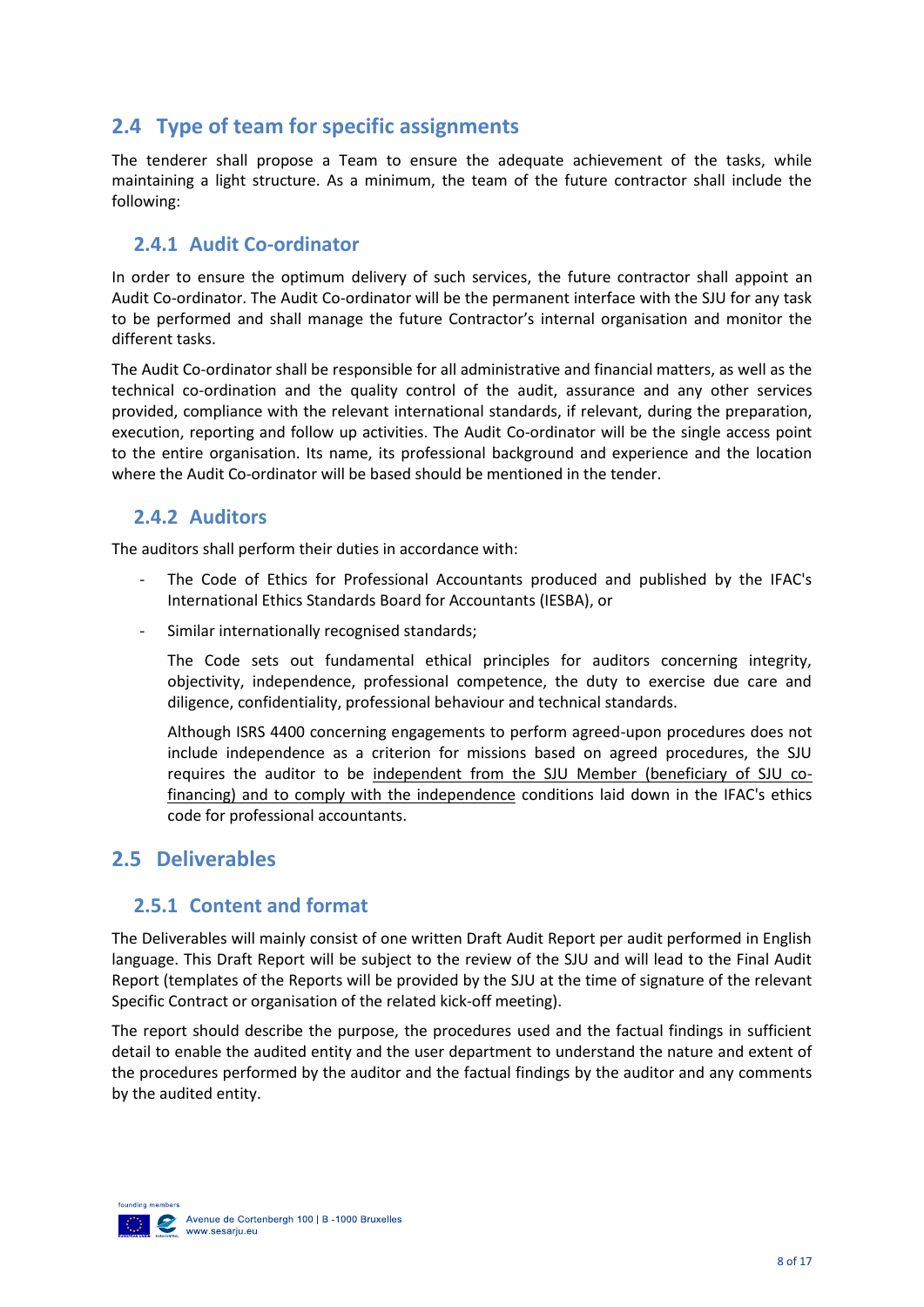### **2.5.2 Timing**

The Draft Audit Report is expected to be sent to the SJU within one month from the end of the fieldwork.

The report should describe the purpose, the procedures used and the factual findings in sufficient detail to enable the audited entity and the user department to understand the nature and extent of the procedures performed by the auditor and the factual findings by the auditor and any comments by the audited entity.

### **2.5.3 Acceptance**

Acceptance of the deliverables by the SJU will be performed within one month after reception.

In case of need to update or reject the deliverables, the SJU shall provide in writing the reasons for this decision and propose a way forward. The contractor will have 30 calendar days in which to submit additional information or corrections as set forth in Articles I.4.2 and I.4.3 of the draft contract.

### <span id="page-8-0"></span>**2.6 Place of performance**

The audit services may take place anywhere in the 28 European Union territories or, exceptionally, outside these territories. The Contractor is expected to be able to provide services on the spot.

<span id="page-8-1"></span>In exceptional cases, the Contractor might be requested to perform audits outside Europe.

### **2.7 Meetings**

Meetings between the future Contractor(s) and the SJU shall be held at the SJU's premises in Brussels (unless exceptionally stated otherwise) or through electronic conferencing systems.

### <span id="page-8-2"></span>**2.8 Daily rates, Expenses and Total Price**

Tenderers are requested, as indicated in point 7.c of the Invitation to tender ref. SJU/LC/0111-CFT, to submit daily rates and a total price using the template provided in Annex II.

#### *Fixed daily rates*

The financial offer needs to specify firm and non-revisable daily rates for each category of staff indicated in the template. These rates, called fixed daily rates, need to include all costs and expenses directly and indirectly connected with the services to be provided. This includes travel costs within the EU. In fact, as mentioned above, the auditing services may take place anywhere in the 28 European Union territories. The fixed daily rates will be the same regardless of the place of performance of the audit.

When, in exceptional cases, the Contractor is requested to perform audits outside the 28 European Union countries, and, only if the Contractor does not have a corresponding entity on the spot, the mission costs will be reimbursable in accordance with the Rules on the reimbursement of expenses incurred by external experts attached to the Contract as Annex III.

The fixed daily rates will be used for the implementation of the contract. Indeed, future specific contracts will be concluded on the basis of these fixed daily rates. Therefore, the financial offer together with the rest of the tender will be an integral part of the future contract.

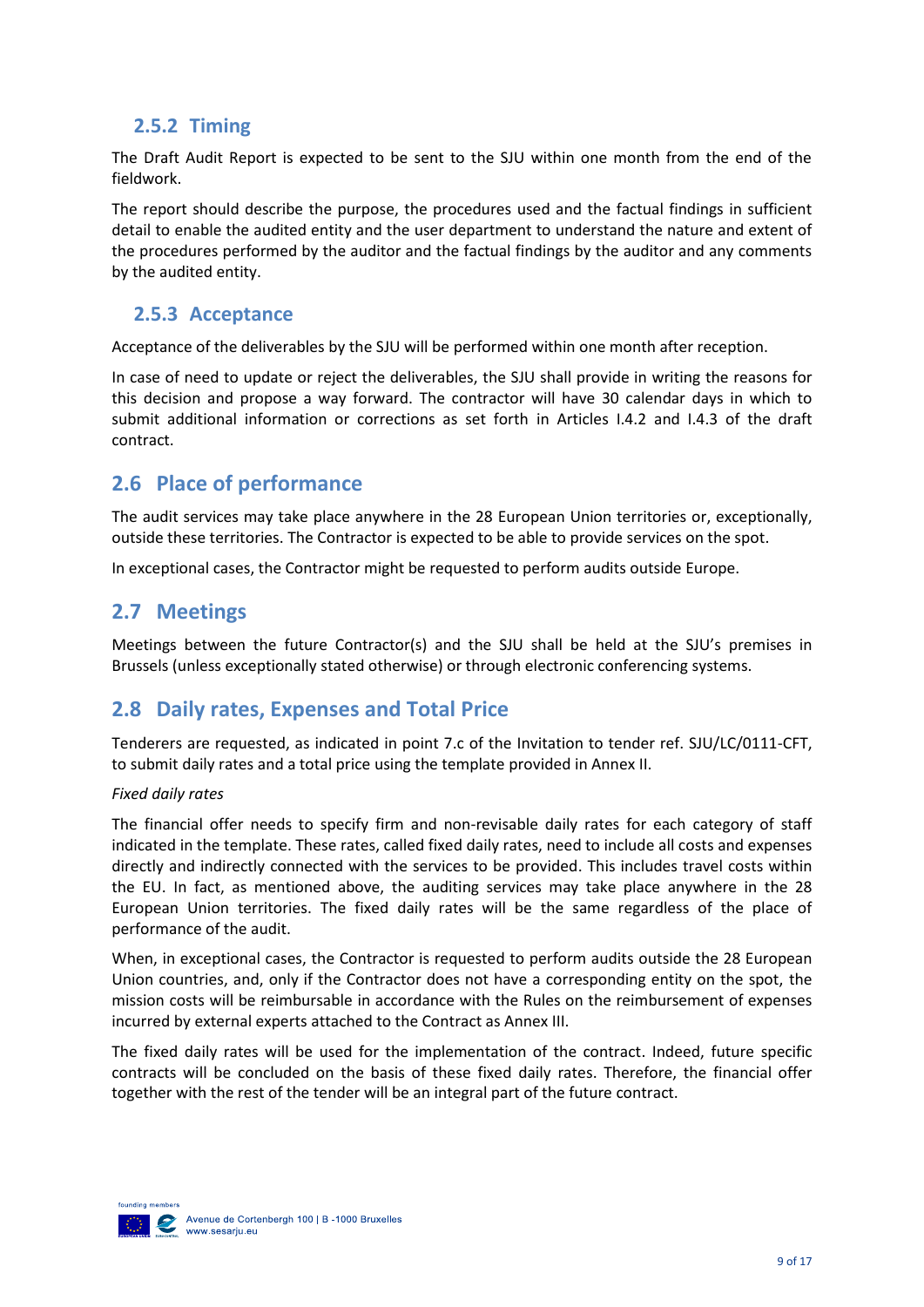#### *Total Price*

In addition, the financial offer template contains a split of rates among staff categories. Although this split is purely fictional, it will be used to calculate the 'Total Price' of the financial offer. The tenderer is therefore requested to propose fixed daily rates fully in line with its usual pricing policy and comparable with market prices for the type of services.

<span id="page-9-0"></span>The 'Total Price' will be used for the financial evaluation (see point 4.4.2 below).

### **2.9 Additional information on past assignments**

The following is provided for the mere purpose of information, and does not constitute either a commitment or a forecast of the SJU in terms of volume, type and/or place of performance.

For the last three years (2011, 2012, 2013) 32 agreed upon procedures have been performed and 1 performance audit has been launched. The average days per audit vary from 3-5. The geographical split was as follows: 6 in France, 5 in Italy, 4 in Sweden, 1 in Finland, 5 in Germany, 1 in Czech Republic, 3 in Spain, 1 in UK, 2 in Austria, 2 in Norway, 2 in Switzerland.

# <span id="page-9-1"></span>**3 INFORMATION ABOUT THE CONTRACT/S**

### <span id="page-9-2"></span>**3.1 Nature**

The contract to be concluded is a **multiple framework service contract in cascade** with a maximum of three economic operators. Therefore, a maximum of three economic operators will be selected as a result of this call for tender

In submitting a tender, the tenderer accepts all terms and conditions specified in the draft contract.

### <span id="page-9-3"></span>**3.2 Duration**

The duration of the contract is 12 months, which may be renewed for up to a total duration of 48 months or 4 years (see Article I.2.5 of the draft contract annexed to the Invitation to tender).

### <span id="page-9-4"></span>**3.3 Value/volume**

It is expected that approximately 20 to 25 assignments per year will be given to the selected contractor(s).

The maximum allocated budget for the contract(s) is estimated at 2.500.000 EUR (VAT excluded) for the total maximum duration of the contract(s).

Article 134 (1) e) and f) of the Rules of Application<sup>2</sup> applies to this procedure; The SJU may negotiate the repetition of similar services entrusted to the selected contractors for a maximum of a 50% of the total value indicated in this section.

### <span id="page-9-5"></span>**3.4 Implementation of the contract**

The **multiple framework service contract(s) in cascade** to be placed will be implemented through **specific contracts** according to the template annexed to the draft contract attached to the Invitation to tender.

 $^2$  Commission delegated Regulation (EU) no 1268/2012 of 29 October 2012 on the rules of application of regulation (Eu, Euratom) no 966/2012 of the European Parliament and of the Council on the financial rules applicable to the general budget of the Union, applies to this procedure



**.**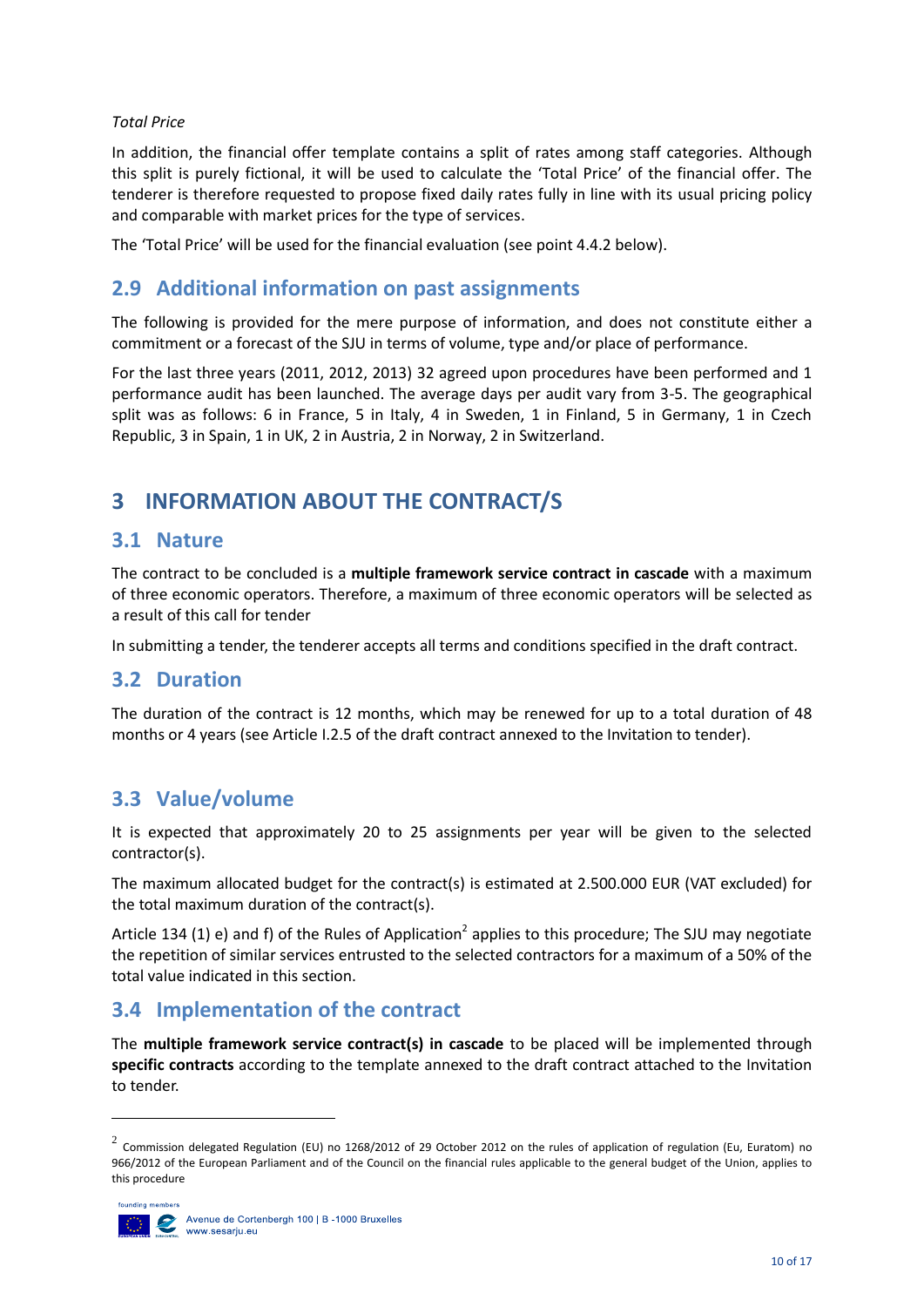The cascading mechanism consists in a rank of the tenderers in descending order with a view to establishing the list of contractors and the sequence in which they will be requested to submit a specific offer. The following rules shall apply:

(1) As the need for support arises, the SJU shall submit a *request for services* describing the services to be procured, the timing, the estimated level of effort, a milestone payment plan, when applicable, and the deliverables expected to be produced. The contractor shall make his offer in response to the SJU's request for services within the deadline set.

(2) When launching a request for services, the SJU shall initially address the contractor who has been *nominated in first place* on the basis of the results of the evaluation of this call for tenders. If this first contractor is in a position to meet the criteria for response time and fulfil the specifications, then he shall be awarded the specific contract in question.

(3) If the first contractor is unable to meet either of these criteria, then he shall be regarded as being unavailable. In this case, the SJU shall then address the same request to the contractor who has been nominated in the second place on the basis of the results of the evaluation of the call for tenders cited in the Contract. If this second contractor is in a position to meet the criteria for response time and specifications, then he shall be awarded the specific contract in question.

(4) If this second contractor is unable to meet either of these criteria, then he shall be considered unavailable. In that event, the SJU shall then repeat this process with the contractor who has been nominated in third place.

(5) This process will terminate either with the award of the specific contract in question to one of the contractors who has been nominated, or with the failure to award the specific contract to any contractor. In the event of failure the SJU may redefine the request for services or start the procedure again.

(6) The inability of the contractor to provide the specific services, shall not be considered to afford grounds for terminating the contract, nor shall it affect the order in which the contractor is to be addressed for subsequent projects.

As described in the roadmaps, in all cases the first contractor must be consulted first. The first contractor has won the market described in the call for tenders and the other contractors are contacted only to compensate the lack in the first contractor's service offering. If it arises that the main contractor is unable to service all requests, the cascade mechanism may apply. In this case careful documentation of all communication between the contractors and SJU is imperative in order to ensure a decision is transparent to all parties.

During the cascade mechanism the request for services' specifications may not change (e.g. profiles and/or technical annexes must remain the same).

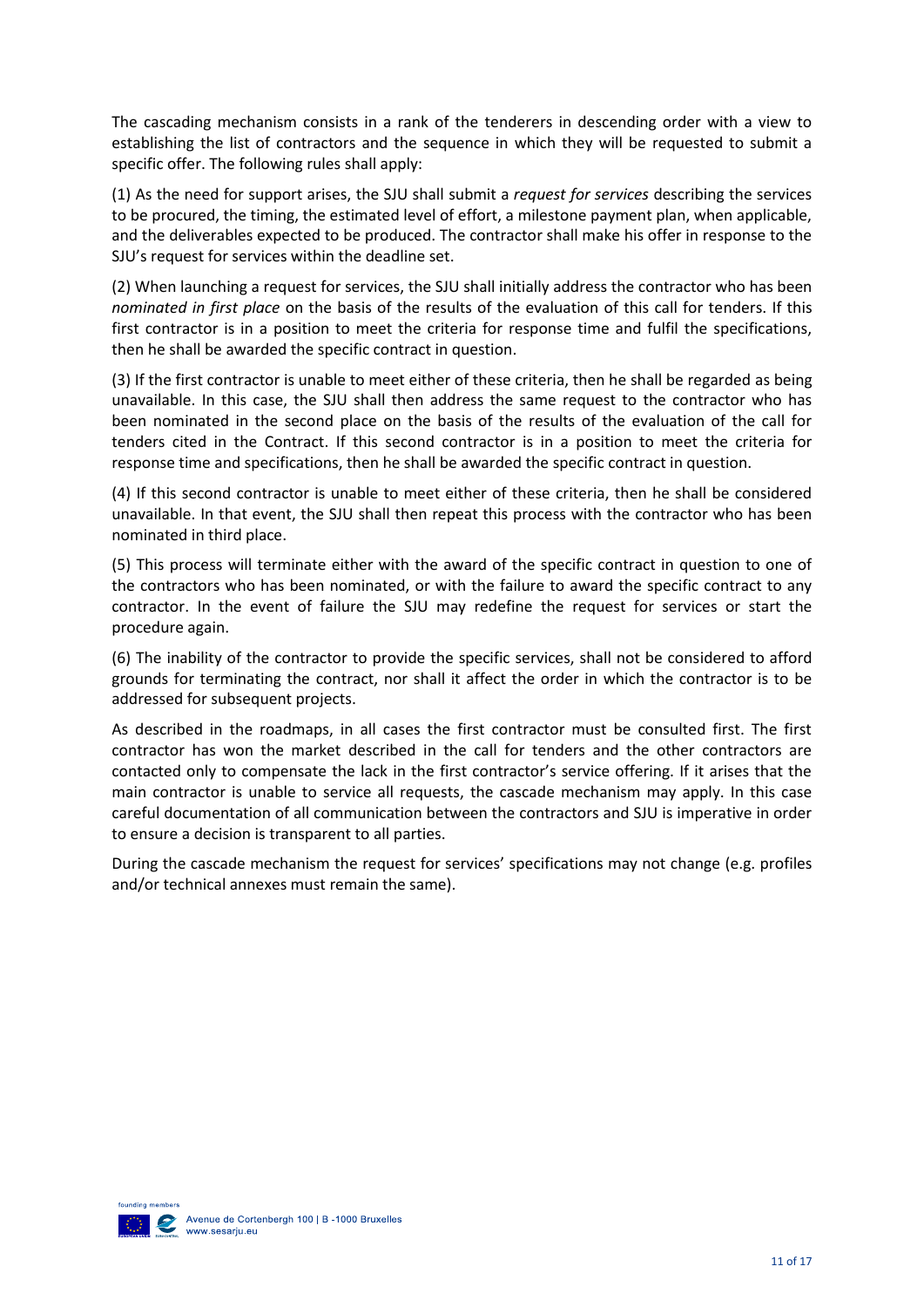## <span id="page-11-0"></span>**4 ASSESSMENT OF THE TENDERS AND AWARD OF THE CONTRACT**

## <span id="page-11-1"></span>**4.1 Introduction**

The assessment will be strictly based on the content of the received tenders and in the light of the criteria set out hereunder.

The assessment procedure will be carried out in three consecutive stages, each of them with a precise aim:

- **Stage 1 – assessment in the light of exclusion criteria (see section 4.2 below),**
- **Stage 2 – assessment in the light of selection criteria (see section 4.3 below) and**
- **Stage 3 – assessment in the light of award criteria (see section 4.4 below).**

The aim of each of these stages is:

- To check on the basis of the exclusion criteria, whether the tenderer can take part in the procurement procedure;
- To check on the basis of the selection criteria whether the tender has the necessary legal, economic and financial, technical and professional capacity for the performance of the contract;
- To assess on the basis of the award criteria each offer which has passed the exclusion and selection stages.

### <span id="page-11-2"></span>**4.2 Assessment in the light of exclusion criteria**

In order not to be excluded from participation in the present procedure, tenderers (coordinator, each consortium member in case of consortia and subcontractors) shall provide evidence of not being in any of the situations described in articles 106 and 107 of the Financial Regulation:

- a) be bankrupt or being wound up, is not having its affairs administered by the courts, has not entered into an arrangement with creditors, has not suspended business activities, is not the subject of proceedings concerning those matters, and is not in any analogous situation arising from a similar procedure provided for in national legislation or regulations;
- b) have been convicted of an offence concerning professional conduct by a judgment which has the force of *res judicata*;
- c) have been guilty of grave professional misconduct proven by any means which the contracting authorities can justify ;
- d) have not fulfilled all its obligations relating to the payment of social security contributions and the payment of taxes in accordance with the legal provisions of the country in which it is established, with those of the country of the contracting authority and those of the country where the contract is to be carried out;
- e) have been the subject of a judgement which has the force of *res judicata* for fraud, corruption, involvement in a criminal organisation or any other illegal activity detrimental to the SJU/Union's financial interests;
- f) be a subject of the administrative penalty for being guilty of misrepresentation in supplying the information required by the contracting authority as a condition of participation in the procurement procedure or failing to supply an information, or being declared to be in serious breach of his obligation under contract covered by the EU budget.

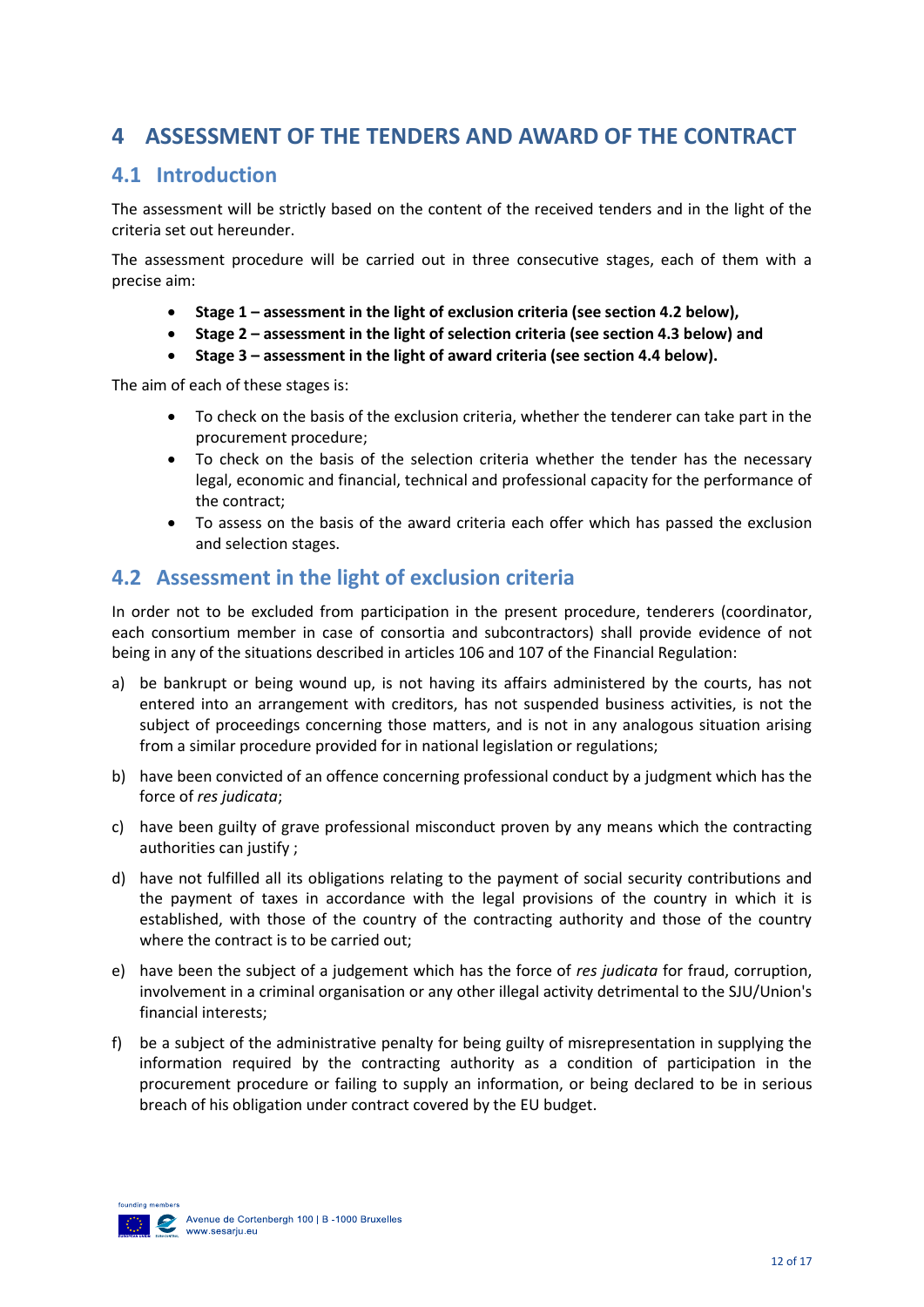#### **Evidence to be provided**

Accordingly, tenderers (the coordinator, each member of the consortium and subcontractors) must provide a **Declaration on honour** (see Annex I), duly signed and dated, stating that they are not in one of the situations referred to above.

#### *Nota Bene:*

The tenderer to (the coordinator and each member of the consortium, if any) which the contract is to be awarded shall provide, within 14 calendar days following notification of award and preceding the signature of the contract, the **original** Declaration on honour (if provided in copy at the offer submission stage) and the following documentary proofs in **original** to confirm the declaration referred to above:

- 1. For situations described in (a), (b) and (e), production of a recent<sup>3</sup> extract from the judicial record is required or, failing that, a recent equivalent document issued by a judicial or administrative authority in the country of origin or provenance showing that those requirements are satisfied. Where the tenderer is a legal person and the national legislation of the country in which the tenderer is established does not allow the provision of such documents for legal persons, the documents should be provided for natural persons, such as the company directors or any person with powers of representation, decision making or control in relation to the tenderer.
- 2. For the situation described in point (d) above, recent<sup>4</sup> certificates or letters issued by the competent authorities of the State concerned are required. These documents must provide evidence covering all taxes and social security contributions for which the Tenderer is liable, including for example, VAT, income tax (natural persons only), company tax (legal persons only) and social security contributions.<sup>5</sup>
- 3. For any of the situations (a), (b), (d) or (e), where *any* document described in two paragraphs above is *not issued* in the country concerned, *it* may be replaced by a sworn or, failing that, a solemn statement made by the interested party before a judicial or administrative authority, a notary or a qualified professional body in his country of origin or provenance.

The SJU may waive the obligation of a tenderer to submit the documentary evidence referred to above if such evidence has already been submitted to the SJU for the purposes of another procurement procedure and provided that the documents were issued not more than one year earlier and that they are still valid at dispatch of the information for candidates and tenderers. In such a case, the tenderer shall declare on his honour that the documentary evidence has already been provided in a previous procurement procedure, provide reference to that procedure and confirm that no changes in his situation have occurred.

Please refer to the following web page for additional information regarding the relevant requirements and model documents under national laws of the EU Member States: [http://ec.europa.eu/internal\\_market/publicprocurement/e-procurement/e-certis/index\\_en.htm.](http://ec.europa.eu/internal_market/publicprocurement/e-procurement/e-certis/index_en.htm)

## <span id="page-12-0"></span>**4.3 Assessment in the light of selection criteria**

Tenderers (the coordinator and each member of the consortium, if any) must have the overall capabilities (legal, economic, financial, technical and professional) to perform the contract.

<sup>5</sup> Tenderers are strongly advised to explore the sources in their respective national legal systems for acquiring the required supporting documentation and the related deadlines, already at the stage of the preparation and submission of their offers, in order to avoid any delays in providing the documents in case selected for award of the contract.



**.** 

<sup>&</sup>lt;sup>3</sup> Not older than one year.

Not older than one year.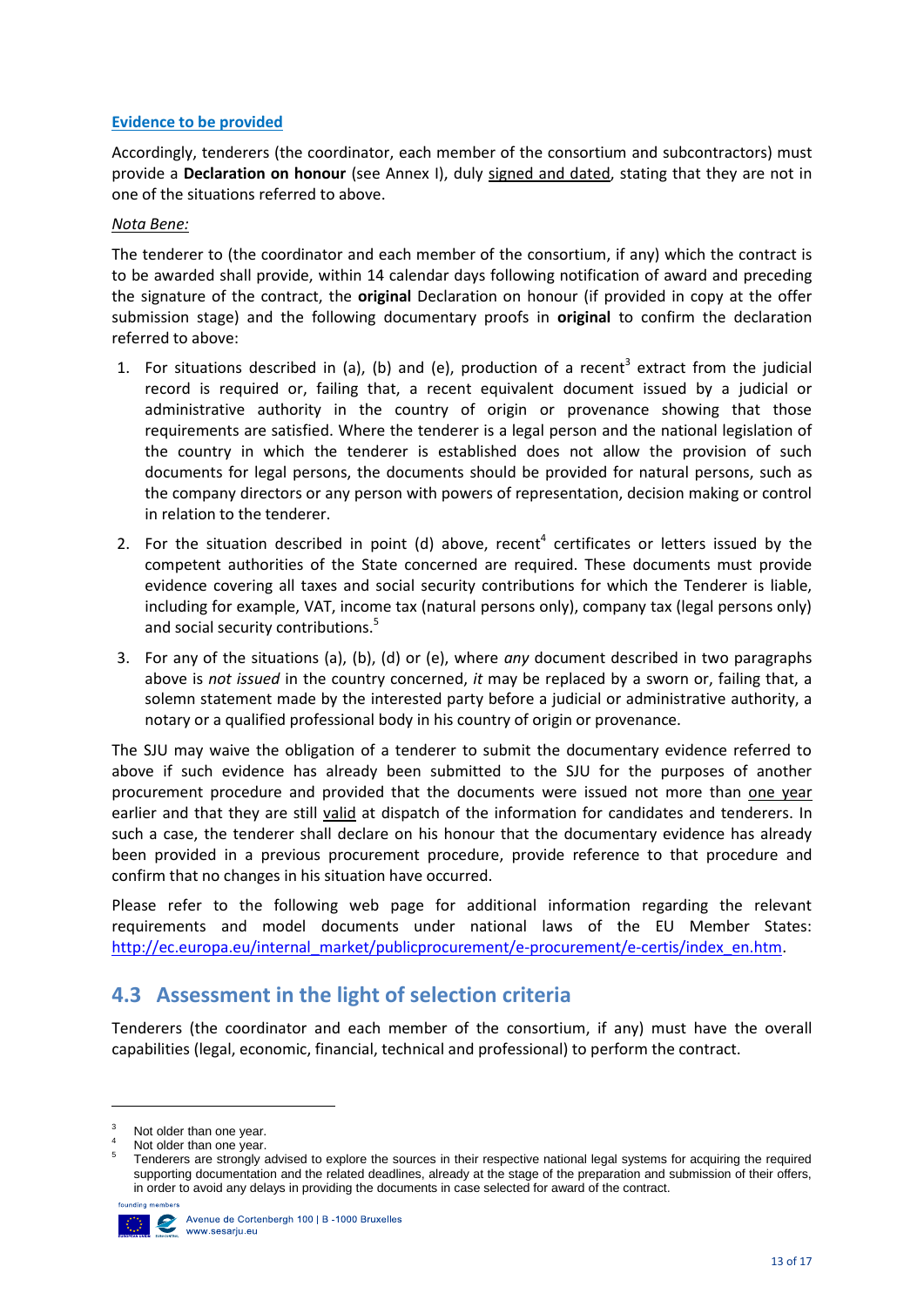All the requirements listed below must be met in order to enter the next phase of the assessment in the light of award criteria.

Please note that in the selection phase, assessment focuses on the past experience and capacity of the tenderer, and not on the quality of the (technical) offer. The latter is to be assessed in the light of the award criteria.

The SJU may waive the obligation for a candidate or tenderer to submit the documentary evidence requested under Sections 4.3.1, 4.3.2 and 4.3.3 below if such evidence has already been submitted for another procedure and provided the documents were issued not more than one year earlier and are still valid at dispatch of the information for candidates and tenderers. In such cases, the candidate or tenderer must declare on his honour that the documentary evidence has already been provided in a previous procedure with the SJU, provide reference to that procedure, and confirm that there has been no change in the situation.

### **4.3.1 Legal capacity**

Tenderers are requested to prove that they are authorised to perform the contract under national law.

#### **Evidence to be provided:**

Tenderers shall provide a dully filled-in Legal entities' form, including all its supporting documentation (see section 7 b) of Invitation to tender Ref. SJU/LC/0099-CFT).

Evidence of inclusion in a trade or professional register, or a sworn declaration or certificate, membership of a specific organisation, express authorisation or entry in the VAT register.

### **4.3.2 Economic and financial capacity**

The tenderer (the coordinator and each member of the consortium, if any) shall be in a stable financial position and have sufficient economic and financial capacity to perform the contract.

#### **Evidence to be provided:**

Proof of economic and financial capacity shall be furnished by at least two of the following documents:

- Evidence of professional risk indemnity insurance;
- Balance sheets (or extracts from balance sheets) for at least the last two years for which accounts have been closed;
- Statement of overall turnover during the last three financial years duly dated and signed.

If, for some exceptional reason which the SJU considers justified, the tenderer is unable to provide the documents requested here above, the tenderer may prove the economic and financial capacity by any other means which the SJU considers appropriate.

*NB*: Public bodies and higher education establishments are not subject to a verification of their economic and financial capacity.

### **4.3.3 Technical and professional capacity**

The technical and professional capacity of tenderers (the coordinator and each member of the consortium, if any), proving suitability to provide services covered by the Contract will be evaluated on the basis of the minimum requirements and evidence thereof provided as described in the subsequent paragraphs.

#### **Minimum requirements:**

1. Tenderer shall have:

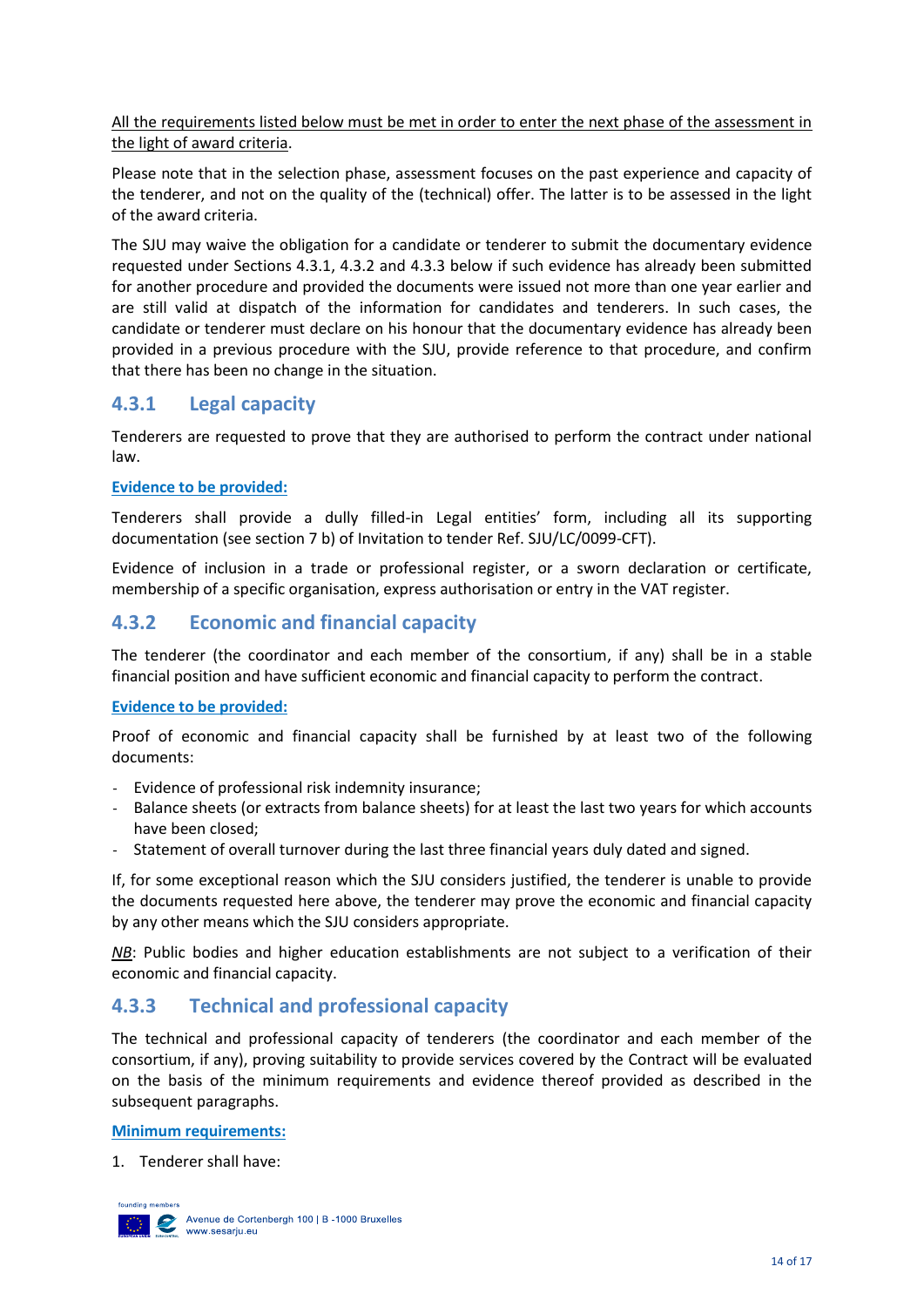- i) Capacity of the tenderer to provide the service required (i.e. Formal qualification/certification such as being member of the IRE / IBR in international audit to carry out statutory audits in accordance with EU requirements adequate demonstration of the human resources and European coverage).
- ii) Audit expertise acquired in particular in the field of financial audit, agreed-upon-procedures, systems audit, and performance audit.
- 2. The tenderer shall demonstrate that it has competent and experienced staff to implement the Contract, for this purpose:
	- a. the Audit co-ordinator who will be the interlocutor with SESAR must have:
		- i) a status of certified auditor in one of the 28 EU Member State;
		- ii) at least 3 years of work experience in managing EC Framework Programmes for Research (e.g. FP5, FP6 and FP7);
		- iii) at least 3 years of work experience managing a team;
		- iv) experience in performance auditing;
		- v) fluency in English and French.
	- b. the team members shall have:
		- i) at least 1 year of relevant work experience in auditing for EC Framework Programmes for Research (e.g. FP5, FP6 and FP7), and at least three years for the Team Leader;
		- ii) fluency in English and French.

#### **Evidence to be provided:**

- 1. For the tenderer
	- i) Brief presentation of the tenderer containing a detailed description of the structure (coordinator, other member/s and/or already identified subcontractors, focusing in particular on the capacity and the organizational structure set up to perform the activities), main current activities, and formal qualification in its possession.
	- ii) References of at least ten 10 audits, each one invoiced over €10.000, with at least one audit of each of the following types: financial audit, agreed-upon-procedures, systems audit, and performance audit. The provision of services directly relevant to the tender submitted must have been provided within the last three years. The list (a template is to be found in Annex II.1) must include the amount, date and public or private recipients of the services:
		- if supplied to contracting authorities, evidence must be provided in the form of certificates issued or countersigned by the competent authority;
		- if supplied to private purchasers, provision of service is to be certified by the purchaser or, failing this, simply declared by the tenderer to have been provided;
		- iii) List of audit assignments performed in the context of EU Framework Programmes within the last 3 years (a template is to be found in Annex II.1).
- 2. For the Audit co-ordinator and team members
	- i) Completed staff form to be found in Annexe II.2.
	- ii) Detailed CVs (only), using the Europass format, of the persons who will be responsible for carrying out the tasks, including mention to the certifications required above and the list of audit assignments that they have managed or in which they have participated during the last three years.

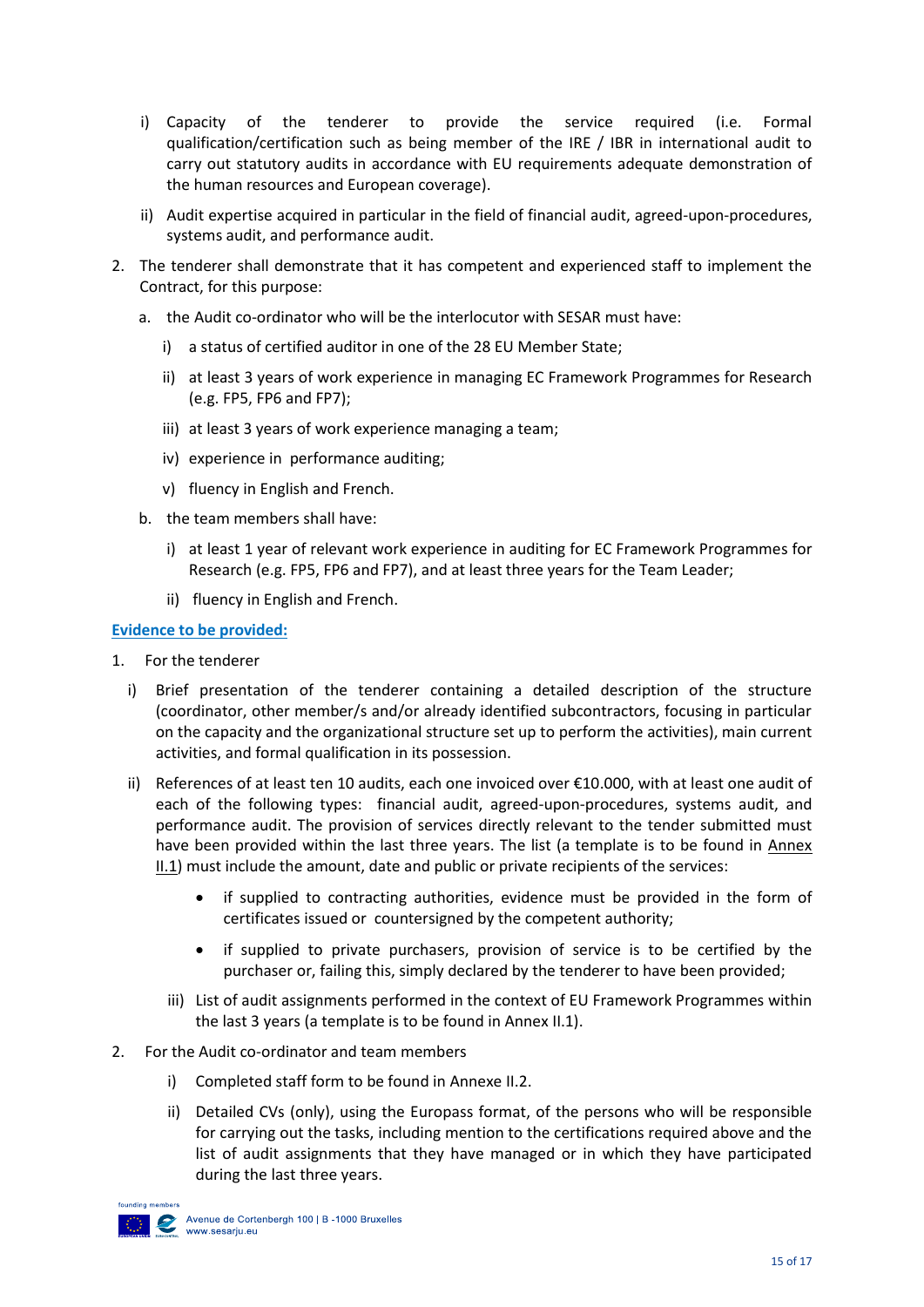## <span id="page-15-0"></span>**4.4 Assessment in the light of award criteria**

Only the tenders which meet the requirements of the exclusion and selection criteria will be evaluated in terms of quality and price for the award of the Contract.

The Contract will be awarded on the basis of the economically most advantageous tender as detailed in the subsequent sections.

### **4.4.1 Evaluation of the award criteria (quality of the offer)**

The quality of the offer will be evaluated in accordance with the award criteria and the associated weighting detailed in the table below.

The tender must reach a minimum score of 50% or more per award criterion and 70 points or more globally in order to be admitted to the financial evaluation. The tenders with lower scores will be considered non-suitable and therefore excluded.

*NB*: Tenders presenting a mere repetition of the tender specifications or source documentation will be scored below the minimum required.

| <b>Award Criteria</b>                            |                                                                                                                                                                                                    |     |
|--------------------------------------------------|----------------------------------------------------------------------------------------------------------------------------------------------------------------------------------------------------|-----|
| <b>Organisational aspects:</b>                   |                                                                                                                                                                                                    |     |
|                                                  | Suitability of the composition and balance of the proposed team for the performance<br>of the audit activities (e.g.: balance between junior and senior staff; distribution of<br>roles and tasks) | 30  |
|                                                  | Suitability and availability of the proposed resources attributed to each deliverable or<br>assignment in terms of skills and proposed material                                                    |     |
|                                                  | Geographical coverage in relation to SJU members                                                                                                                                                   |     |
| <b>Quality and relevance of the Methodology:</b> |                                                                                                                                                                                                    |     |
|                                                  | Understanding of the domain/s and compliance with international standards                                                                                                                          |     |
|                                                  | Familiarity with EC Framework Programmes for Research                                                                                                                                              |     |
|                                                  | Understanding of the overall objectives as described in section 2 and of the SESAR<br>Programme                                                                                                    | 35  |
|                                                  | Appropriateness of the whole proposed methodological approach for achieving the<br>objectives                                                                                                      |     |
|                                                  | Inclusion of the risk of fraud and the sound financial management approach among<br>the methods used to carry out the various audits                                                               |     |
| Quality assurance of contract management:        |                                                                                                                                                                                                    |     |
|                                                  | Continuity of services                                                                                                                                                                             |     |
|                                                  | Timely response and delivery                                                                                                                                                                       | 35  |
|                                                  | Quality of services                                                                                                                                                                                |     |
|                                                  | Identification, prevention and measures in place to mitigate any risk of conflict of<br>interest during the implementation of the contract                                                         |     |
| <b>Score Award Criteria</b>                      |                                                                                                                                                                                                    | 100 |

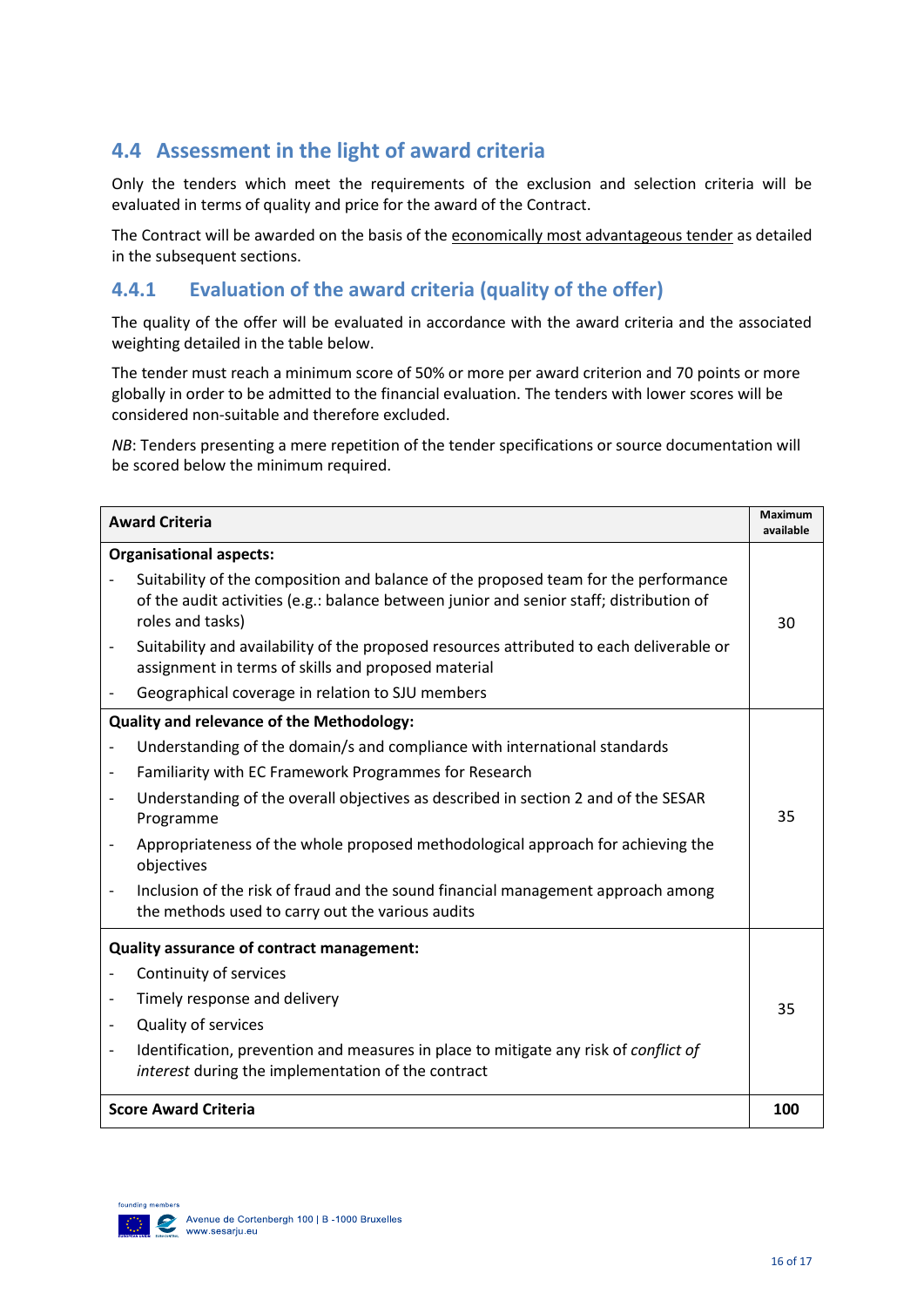## **4.4.2 Financial evaluation and recommendation for award**

The price that will be taken into account for the financial evaluation and the award of the Contract, is the "Total Price" proposed by the tenderer in the financial offer as indicated in the Invitation to tender ref. SJU/LC/0111-CFT.

All tenders must contain a separate financial offer following the template attached to the tender specifications in Annexe II and in line with the requirements detailed in section 2 above.

The formula that will be used to rank the tenders incorporates the following elements:

Quality (60%)

- the score of the award criteria of the tender
- the highest score of the award criteria among acceptable tenders

Price (40%)

- the 'Total Price' of the tender
- the 'Total Price' of the lowest priced acceptable tender

The ranking of the tenders, for the award of the contract, will be established by using the formula below.

**Score tender Y =**

[(Score of the award criteria of tender Y / highest score of the award criteria among acceptable tenders) x 60%)] + ('Total Price' of the lowest priced acceptable tender /'Total Price' of tender Y) x 40%] \* 100